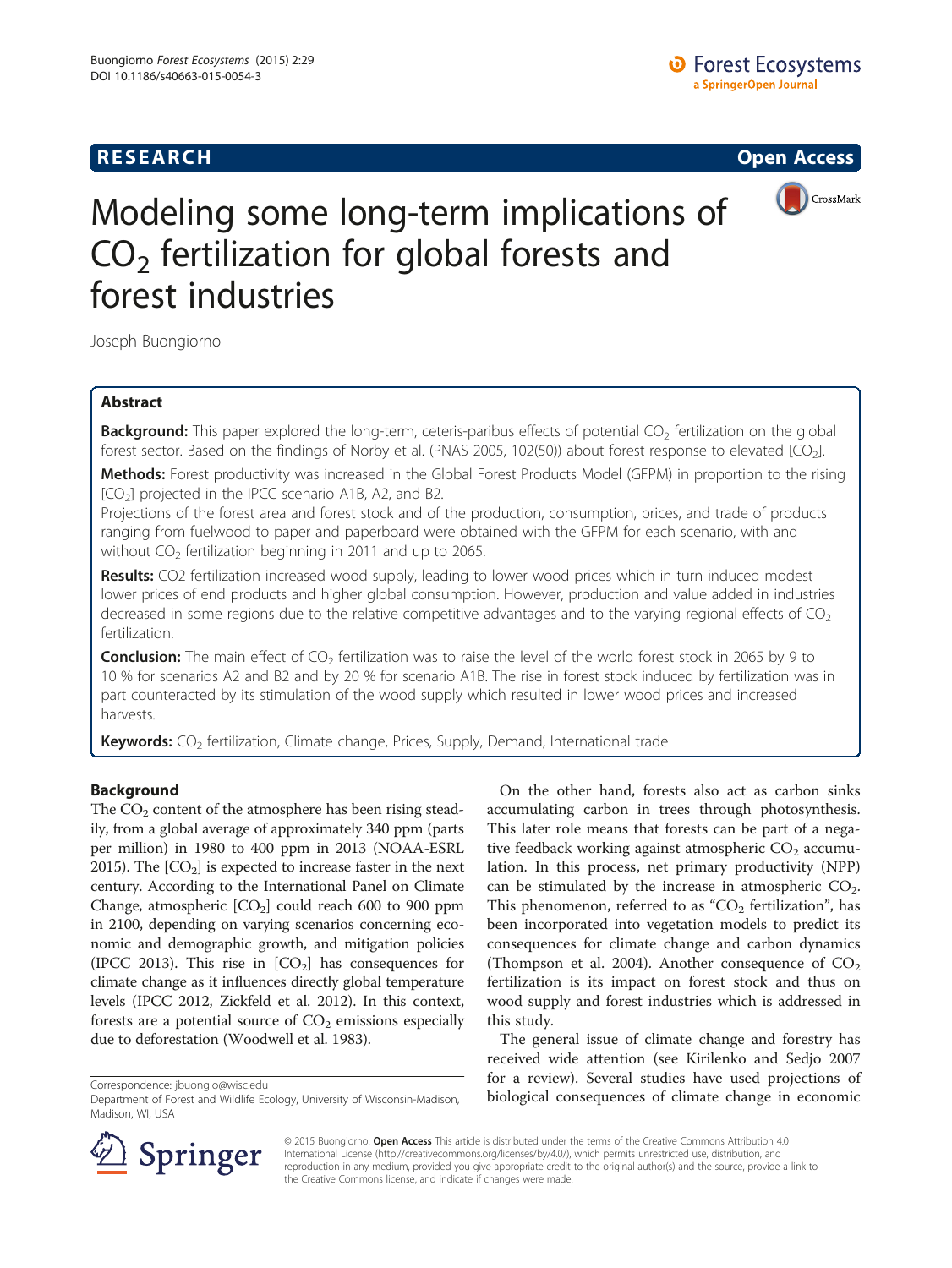forest sector models, for countries (McCarl et al. [2000](#page-12-0)), regions (Solberg et al. [2003](#page-12-0)), or the world (Perez-Garcia et al. [2002,](#page-12-0) Sohngen and Sedjo [2005\)](#page-12-0). Some studies assume higher growth of forests due to elevated  $CO<sub>2</sub>$ concentrations, higher temperatures and longer growing seasons (Nabuurs et al. [2002](#page-12-0)). Faster growth in turn leads to increased timber inventories and supply, and hence lower timber prices (Sohngen and Mendelsohn [1998](#page-12-0), Perez-Garcia et al. [2002,](#page-12-0) Solberg et al. [2003,](#page-12-0) Sohngen and Sedjo [2005](#page-12-0)); although this may be limited by the propagation of pests, diseases, and invasive species (Sohngen and Sedjo [2005\)](#page-12-0).

In view of the difficulty of determining the effect of multi-factor climate change on forests this study concentrated on the partial, ceteris-paribus, effect of  $CO<sub>2</sub>$ fertilization alone. Specifically, it used the findings of Norby et al. [\(2005\)](#page-12-0) to predict their long-term consequences for the forest sector, other things being held constant including other parameters of climate change such as temperature and precipitation. Special attention was given to the possibility that the impact could vary considerably depending on the context; that is on different scenarios concerning world economic, demographic growth, and policy.

The next section of the paper describes the theory, models, and data used to in the study. This is followed by the results for the main countries and regions, by product group, consumption, production and prices, forest stock, and value added in forest industries. The conclusion summarizes the main results, and their limitations and potential improvements.

## **Methods**

#### Theory

The market equilibrium principles that underlie the analysis are illustrated in Fig. 1. It describes the demand, supply, trade, and prices for one commodity, wood, with and without  $CO<sub>2</sub>$  fertilization of forests, in a world divided in two regions, at a particular point in time. Without  $CO<sub>2</sub>$  fertilization Region 1, with demand schedule D1 and supply schedule S1, is a net exporter and Region 2, with demand schedule D2 and supply schedule S2 is a net importer. In Fig. 1, the transport cost is ignored, and as a result the price,  $P$ , is the same in Region 1 and Region 2. In the exporting Region 1 the price  $P$  is higher than the autarky price at the intersection of D1 and S1 that would prevail without trade, while in the importing Region 2 it is lower. With  $CO<sub>2</sub>$  fertilization the forest stock increases in both regions and as a result the supply schedules shift to the right to  $S_1$ ' and  $S_2$ '. Consequently, the price decreases from  $P$  to  $P'$ . Other things being equal, the demand is unchanged by the  $CO<sub>2</sub>$ fertilization. However, in accord with the lower price, the quantities consumed increase from  $C_1$  to  $C_1$ ' in region 1 and from  $C_2$  to  $C_2$ ' in region 1. The lower price also induces lower production but with the assumption of Fig. 1 this is more than compensated by the supply shifts so that the quantity produced also increases from  $Q_1$  to  $Q_1$ ' in region 1 and  $Q_2$  to  $Q_2$ ' in region 2. For trade, in this Figure, the result of the  $CO<sub>2</sub>$ fertilization is a slight decrease in exports from region 1 and correspondingly lower imports in region 2.

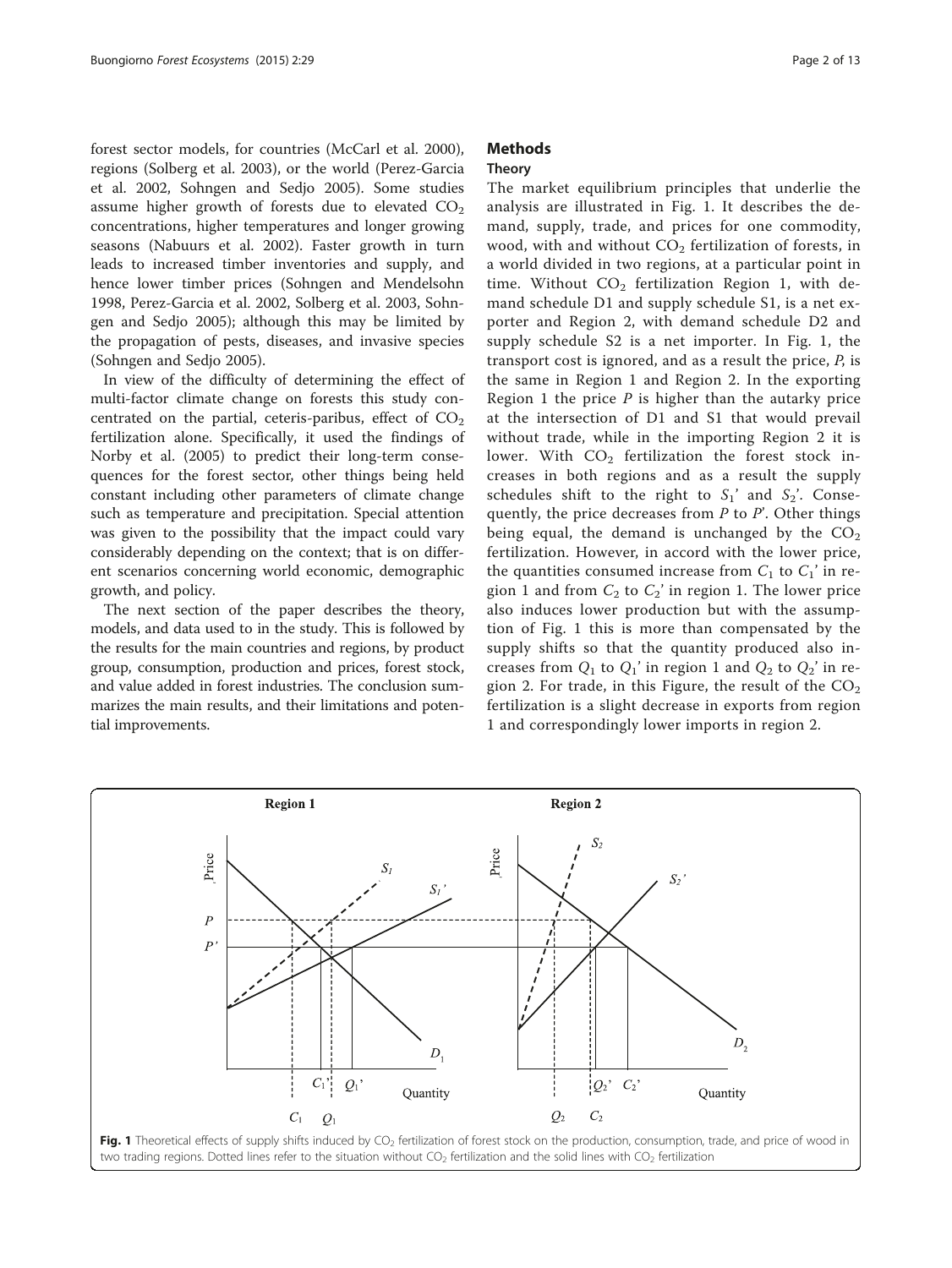<span id="page-2-0"></span>However, the magnitude and even the direction of change may differ depending on the demand and supply curves and on the magnitude of the shifts. For example, in response to  $CO<sub>2</sub>$  fertilization, production may decrease in a region if the price effect (movement along the supply curve) exceeds the effect of the supply shift. Also, net trade may increase if the differential in  $CO<sub>2</sub>$ fertilization change the comparative advantage of a region relative to the other. Thus, in a multi-region, multiproducts situation, the adjustment of the global equilibrium due to  $CO<sub>2</sub>$  fertilization is hard to predict from purely theoretical considerations, and requires a more elaborate model of the forest sector.

#### Global forest products model (GFPM)

The GFPM adapted for this study calculates every year a global equilibrium across countries and products, linked dynamically to past equilibria. The static phase refers to the calculation of the equilibrium in a given year. The dynamic phase simulates the change in equilibrium conditions from year to year. More details concerning the formulation and the computer implementation are available in Buongiorno and Zhu [\(2014a](#page-12-0)). The current model deals with 180 countries, forest area and stock, and 14 wood products.

In the static phase, the spatial global economic equilibrium in a given year is obtained by solving a quadratic programming problem in which the objective function is the social surplus in the global forest sector in a given year, which competitive markets maximize (Samuelson [1952](#page-12-0), Takayama and Judge [1971\)](#page-12-0). This surplus is equal to the value of the products to consumers (area under all the demand curves), minus the cost of supplying the raw materials (area under their supply curves), minus the transformation cost from raw materials, such as industrial roundwood to sawnwood, and minus the transport cost between countries including trade taxes. The main constraints define the material balance for each country and product: The quantity imported plus the domestic supply and the manufactured quantity must equal the domestic demand plus the quantity used in manufacturing other products and exports. Upon solution of this quadratic problem the shadow prices of the material balance constraints give the market-clearing prices for each commodity and country.

The dynamic phase of the GFPM describes the changes in the condition of the global equilibrium from one period to the next. The demand equations shift over time as a function of the GDP periodic growth rate, and the lagged consumption growth rate, in accord with adaptive expectations or imperfect foresight (Johnston, [1984](#page-12-0) p. 348). The shifts of roundwood supply are determined by the rate of change of forest stock (endogenous, see below). There is one equation of this type for industrial roundwood (logs and pulpwood), fuelwood, and other industrial roundwood. The supply shifts of waste paper and other fiber pulp depend on GDP growth.

The changes in national forest area depend on the level of income per capita, according to a Kuznet's curve (Koop and Tole [1999](#page-12-0), Buongiorno [2014](#page-12-0)). For each country, the curve is calibrated so that in the base year the observed rate of forest area change is equal to the predicted, given the income per capita. The national forest stock evolves over time according to a growth-drain equation:

$$
I = I_{-1} + G_{-1} - S_{-1} \tag{1}
$$

where  $I$  is the forest stock at the beginning of the current period,  $S_{-1}$  is the harvest during the previous period and  $G_{-1}$  is the change of forest stock, without harvest, during the previous period, such that:

$$
G_{-1} = (g_a + g_u(1 + g_u^*))I_{-1}
$$
 (2)

Where  $g_a$  is the forest area growth rate, and  $g_u$  is the periodic rate of forest growth on a given area without harvest. In this application  $g_{\mu}^{*}$  is the relative change of the periodic rate of forest growth due to  $CO<sub>2</sub>$  fertilization. The periodic rate of forest growth,  $g_{\mu}$ , is inversely related to the stock per unit area (Buongiorno [2014\)](#page-12-0). For each country this relationship is calibrated so that in the base year the observed  $g_u$  is equal to the predicted given the stock per unit area. Equation (1) then gives the periodic rate of change of forest stock net of harvest, which determines the shift of the wood supply curves.

Other dynamic elements include the changes in the input–output coefficients, for example to reflect increasing use of recycled paper in paper manufacturing, and the changes in manufacturing cost (Buongiorno and Zhu, [2014b](#page-12-0)).

#### Model calibration

The input–output (I-O) coefficients and manufacturing costs of the GFPM used in this study were determined simultaneously by a calibration procedure based on FAOSTAT data from 2010 to 2012 (Buongiorno and Zhu [2014b](#page-12-0)). Each I-O coefficient in a year and country is the ratio of the amount of input used in making a product to the amount of output. The GFPM calibration procedure estimates the I-O coefficients while adjusting the production of the input or output if needed based on prior knowledge of manufacturing processes. Together with data on local prices the procedure also gives estimates of the manufacturing costs. With input–output coefficients and manufacturing costs determined in this way for all other countries, and the end-product demand and wood supply equations positioned with the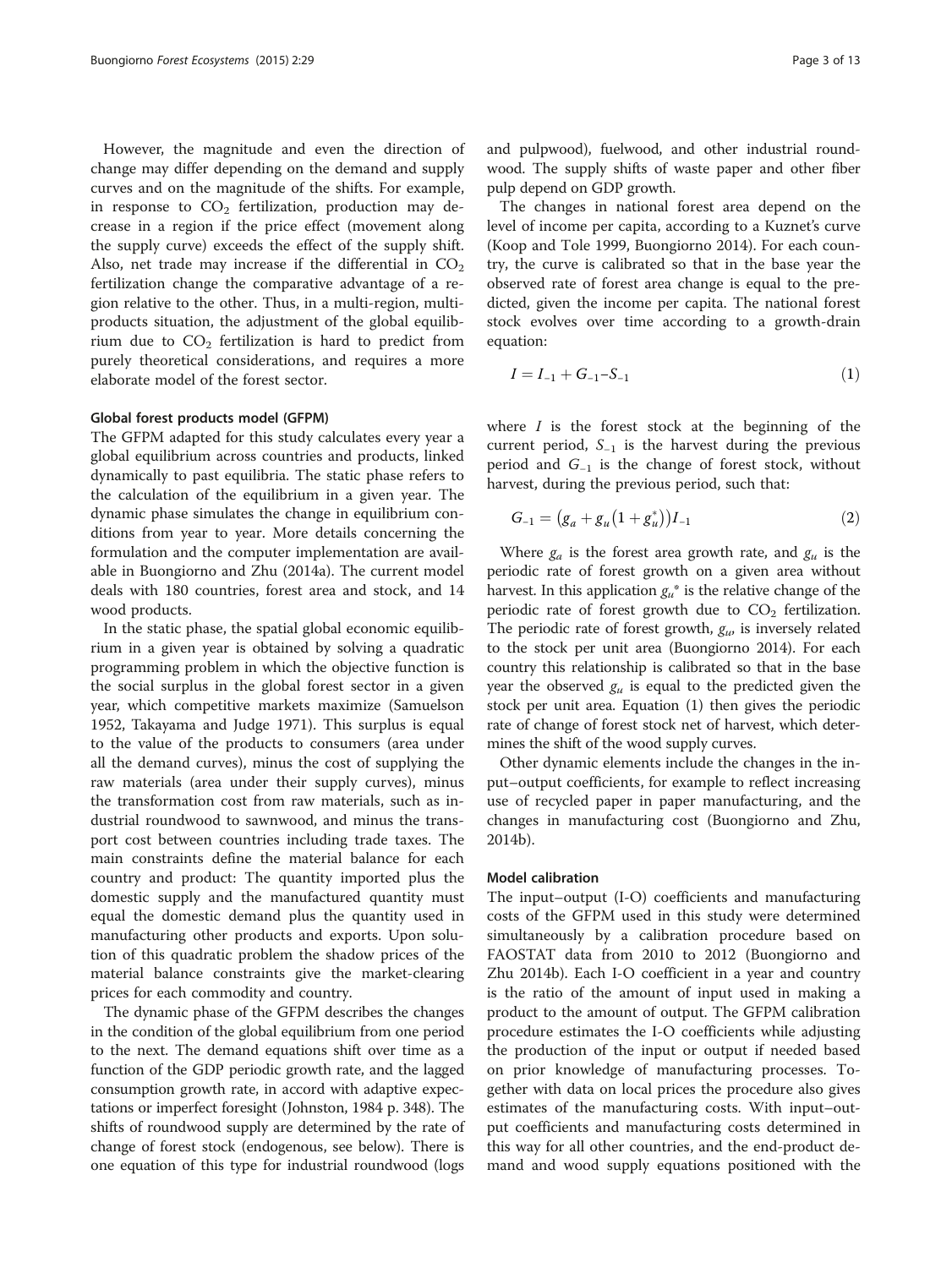price and quantity in each country, the solution of the global equilibrium closely replicates the base-year input data, in terms of production, consumption, net trade (exports minus imports), and prices.

The parameters of the dynamic demand equations leading to the elasticities were estimated with panel country-year data from 1992 to 2012, using the fixedeffects method (Wooldridge [2002,](#page-12-0) p. 265), with the results shown in Table 1. The environmental Kuznets curve for forest area change, and the equation of the growth rate of forest stock were both estimated with data from FAO[\(2010\)](#page-12-0) as in Buongiorno ([2014](#page-12-0)). The elasticities of fuelwood and industrial roundwood supply with price and growing stock were from Turner et al. ([2006](#page-12-0)). The freight cost between countries was estimated as the difference between unit value of imports and exports. Data on import tariff duties came from the World Trade Organization data base (WTO [2013](#page-12-0)).

The solution for each year equilibrium is computed with an interior point solver (BPMPD, Mészáros [1999](#page-12-0)). The GFPM input and output for calibration and simulation is facilitated by Excel spreadsheets and graphics. A recent version of the complete software, its documentation, and a pre-calibrated data set are available freely for academic research (Buongiorno and Zhu, [2014a\)](#page-12-0).

| <b>Table 1</b> Parameters of demand equations for end products |  |
|----------------------------------------------------------------|--|
|----------------------------------------------------------------|--|

|                            | Variable     |         |           |
|----------------------------|--------------|---------|-----------|
|                            | $ln(C_{-1})$ | ln(Y)   | ln(P)     |
| Fuelwood                   | 0.78         | 0.10    | $-0.10^a$ |
|                            | (0.03)       | (0.03)  |           |
| Other industrial roundwood | 0.78         | $-0.05$ | $-0.10^a$ |
|                            | (0.02)       | (0.02)  |           |
| Sawnwood                   | 0.56         | 0.14    | $-0.10$   |
|                            | (0.02)       | (0.02)  | (0.02)    |
| Plywood & veneer           | 0.56         | 0.24    | $-0.20$   |
|                            | (0.02)       | (0.02)  | (0.02)    |
| Particleboard              | 0.60         | 0.22    | $-0.28$   |
|                            | (0.02)       | (0.03)  | (0.03)    |
| Fiberboard                 | 0.54         | 0.55    | $-0.26$   |
|                            | (0.02)       | (0.04)  | (0.03)    |
| Newsprint                  | 0.53         | 0.11    | $-0.17$   |
|                            | (0.02)       | (0.02)  | (0.02)    |
| Printing and writing paper | 0.52         | 0.31    | $-0.26$   |
|                            | (0.02)       | (0.02)  | (0.03)    |
| Other paper and paperboard | 0.60         | 0.23    | $-0.09$   |
|                            | (0.02)       | (0.02)  | (0.02)    |

Notes: C<sub>-1</sub> = annual consumption lagged one year, Y = Gross domestic product,  $P =$  price

.<br>Standard errors in parentheses. <sup>a</sup>Elasticity constrained to -0.10

#### IPCC scenarios

Three global scenarios, A1B, A2, and B2 were used in the projections from 2011 to 2065. The scenarios are based on the IPPC scenarios (Nakicenovic et al., [2000](#page-12-0)), extended and modified for the purpose of the United States Forest Service 2010 RPA Assessment (USDA Forest Service [2012\)](#page-12-0). Each scenario results from a separate IPCC "storyline" about future global social, economic, technical and policy developments. The storylines also reflect different interaction between developing and industrialized countries.

Scenario A1B, which assumes continuing globalization, leads to high income growth and low population growth, and thus the highest income per capita by the year 2065. Scenario A2 assumes a slowdown of globalization, and the rise of more regional interests. This leads to lower income growth than scenario A1B, and higher population growth, and thus lower income per capita. Scenario B2 has economic and demographic assumptions between scenarios A1B and A2.

For the GFPM simulations, the three main exogenous variables taken from these scenarios were the growth of GDP and population, and the growth of atmospheric  $[CO<sub>2</sub>]$ . GDP growth from the IPCC was available only by region. National GDP growth was deducted from the regional growth in such a way that the regional growth remained the same as in the IPCC and the growth of individual countries converged towards this average regional growth rate (Buongiorno et al. [2012](#page-12-0), p. 117). Table [2](#page-4-0) shows the resulting annual growth rates of GDP for each scenario, for selected world regions and countries.

#### CO2 fertilization and forest growth

Norby et al. ([2005](#page-12-0)) find that "the response of net primary productivity (NPP) to elevated  $CO<sub>2</sub>$  is highly conserved across a broad range of productivity, with a median response of  $23 \pm 2$  %. They define "elevated  $CO_2$ " as ~ 550 ppm of atmospheric  $[CO_2]$ , which is approximately 180 ppm above the atmospheric  $[CO<sub>2</sub>]$  in 2005. Thus, on average NPP increases by 0.13 % per ppm increase in atmospheric  $[CO<sub>2</sub>]$ . Here, it was assumed that the percent increase in NPP was equal to the percent increase in the growth of forest stock in the absence of harvest.

Figure [2](#page-5-0) shows the implication of this assumption for the growth rate of forest stock, given the predicted evolution of atmospheric  $[CO<sub>2</sub>]$  in each IPCC scenario (Table [3\)](#page-5-0). The highest impact was for scenario A2 in which the growth rate was 32 % higher in 2070 than in 2006. The lowest was for scenario B2 (19 %). The effect of scenario A1B was almost the same as that of A2 up to 2050 but somewhat lower in 2070 (29 %). Accordingly, in the GFPM the endogenous forest growth rate,  $g_{\mu}$ , in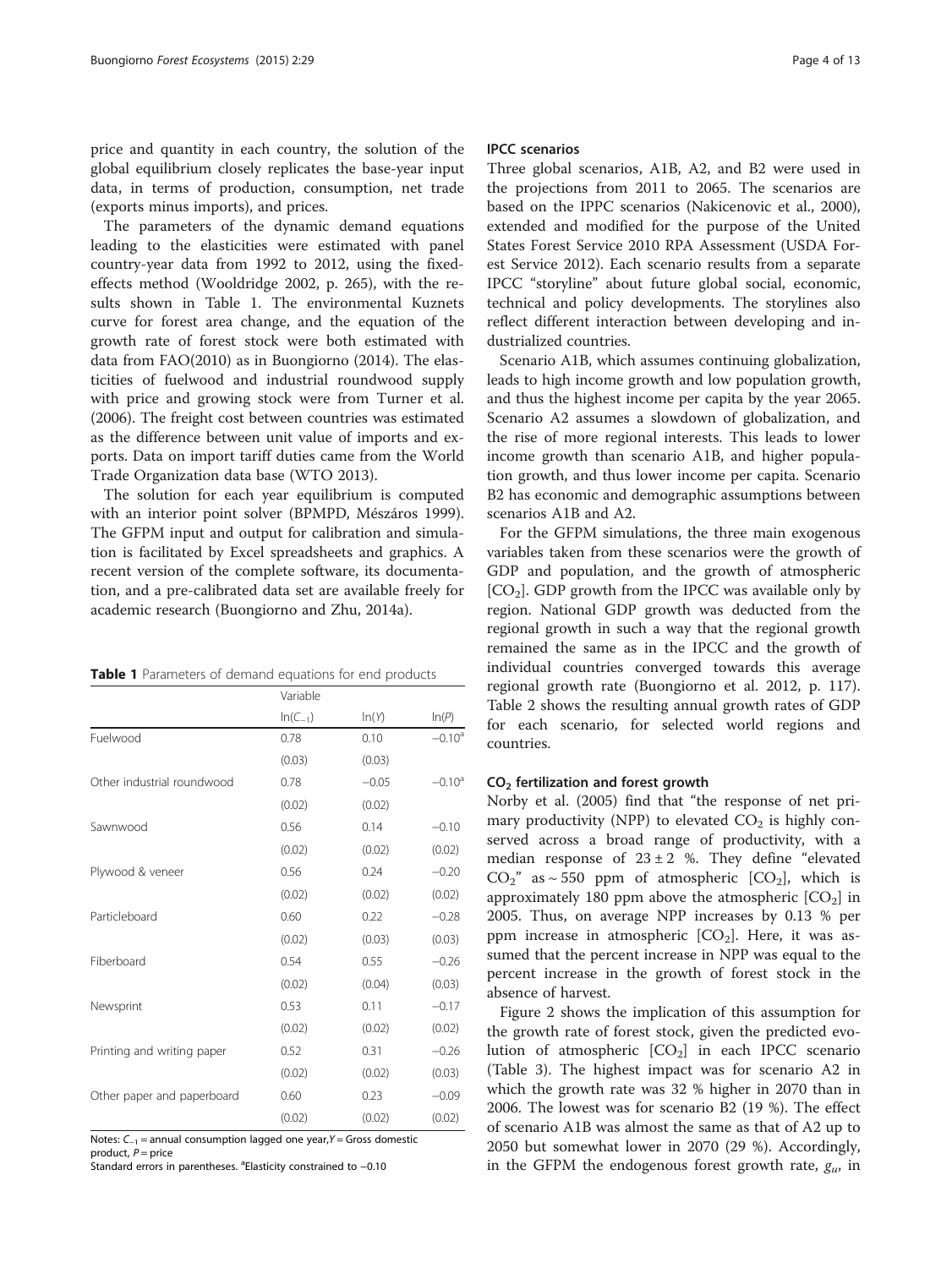|                | Scenario A1B |           | Scenario A2 |           | Scenario B2 |               |
|----------------|--------------|-----------|-------------|-----------|-------------|---------------|
|                | 2011-2030    | 2030-2065 | 2011-2030   | 2030-2065 | 2011-2030   | $2011 - 2065$ |
| AFRICA         | 7.1          | 5.4       | 3.4         | 4.1       | 5.0         | 5.9           |
| Egypt          | 7.2          | 5.1       | 3.8         | 4.4       | $4.6\,$     | 5.2           |
| Nigeria        | 8.9          | 6.1       | 5.0         | 4.7       | 7.0         | 7.0           |
| South Africa   | 4.1          | 3.1       | 0.6         | 1.7       | 3.2         | 3.6           |
| N/C AMERICA    | 2.6          | 2.3       | 1.9         | 1.8       | 1.7         | 1.4           |
| Canada         | 2.2          | 1.9       | 1.7         | 1.3       | 1.6         | 0.8           |
| Mexico         | 5.2          | 3.2       | 1.8         | 2.1       | 2.5         | 3.1           |
| <b>USA</b>     | 2.3          | 2.1       | 1.9         | 1.8       | 1.6         | 1.1           |
| SOUTH AMERICA  | 5.3          | 3.3       | 2.0         | 2.5       | 2.7         | 3.4           |
| Argentina      | 4.7          | 2.8       | 1.4         | 1.9       | 2.0         | 2.7           |
| Brazil         | 5.2          | 3.2       | 1.8         | 2.2       | 2.4         | 3.0           |
| Chile          | 4.9          | 2.9       | 2.1         | 2.5       | 3.0         | 3.6           |
| ASIA           | 5.5          | 3.8       | 2.5         | 2.4       | 3.7         | 2.8           |
| China          | 7.4          | 3.8       | 3.9         | 3.2       | 5.6         | 2.8           |
| India          | 8.8          | 5.1       | 4.2         | 3.2       | 6.8         | 4.0           |
| Indonesia      | 8.2          | 4.5       | 3.9         | 2.8       | 5.7         | 2.9           |
| Japan          | 1.4          | 1.2       | 0.9         | 0.6       | 0.6         | 0.1           |
| Korea, Rep.    | 4.9          | 1.7       | 0.8         | $-0.1$    | 2.9         | 0.3           |
| Malaysia       | 6.5          | 2.7       | 2.7         | 1.4       | 4.5         | 1.5           |
| <b>OCEANIA</b> | 2.9          | 2.1       | 2.2         | 1.6       | 2.2         | 0.9           |
| Australia      | 2.6          | 1.9       | 2.1         | 1.6       | 2.0         | 0.8           |
| New Zealand    | 2.6          | 2.0       | 2.3         | 1.8       | 2.4         | 1.1           |
| <b>EUROPE</b>  | 2.3          | 2.0       | 1.2         | 1.1       | 1.3         | 1.3           |
| <b>EU-28</b>   | 1.9          | 1.7       | 1.2         | 1.0       | 1.1         | 0.9           |
| Austria        | 1.4          | 1.2       | 0.9         | $0.5\,$   | 0.9         | 0.4           |
| Finland        | 1.3          | 1.1       | 0.9         | 0.5       | 0.9         | 0.5           |
| France         | 1.9          | 1.6       | 1.4         | 1.0       | 1.1         | 0.6           |
| Germany        | 1.5          | 1.3       | 1.0         | 0.7       | 0.8         | 0.3           |
| Italy          | 1.3          | 1.2       | 0.8         | 0.5       | 0.6         | 0.2           |
| Spain          | 1.7          | 1.6       | 1.3         | 0.9       | 1.1         | 0.6           |
| Sweden         | 1.3          | 1.1       | 0.8         | 0.5       | 1.1         | 0.6           |
| United Kingdom | 2.0          | 1.7       | 1.5         | 1.1       | 1.3         | $0.8\,$       |
| Russian Fed.   | 5.7          | 3.2       | 1.1         | 2.9       | 2.9         | 3.0           |
| <b>WORLD</b>   | 3.9          | 3.2       | 1.9         | 2.0       | 2.4         | 2.4           |

<span id="page-4-0"></span>Table 2 Projected annual percent GDP growth rate in selected world regions and countries, by scenario

Source: Adapted from Buongiorno et al. [\(2012\)](#page-12-0)

equation ([2\)](#page-2-0) changed over time by the relative fraction  $g_u^*$  shown in Fig. [2](#page-5-0).

## Results and discussion

#### Price effects

Table [4](#page-6-0) shows the world prices, defined by the unit value of imports, in 2011 and projected with the GFPM in 2065 with scenarios A1B, A2 and B2, with or without the cumulative effect of  $CO<sub>2</sub>$  fertilization from 2011 to

2065. In accord with theoretical expectations, the price of all products was lower with  $CO<sub>2</sub>$  fertilization. The fertilization effect varied substantially with the scenario. Under the A1B scenario, the price of fuelwood and industrial roundwood was 19 % lower in 2065 due to  $CO<sub>2</sub>$  fertilization. The price of sawwood was 9 % lower, and the price of wood-based panels was 3 % to 6 % lower. The price of mechanical and chemical pulp was 4 % and 6 % lower, respectively. The price of paper and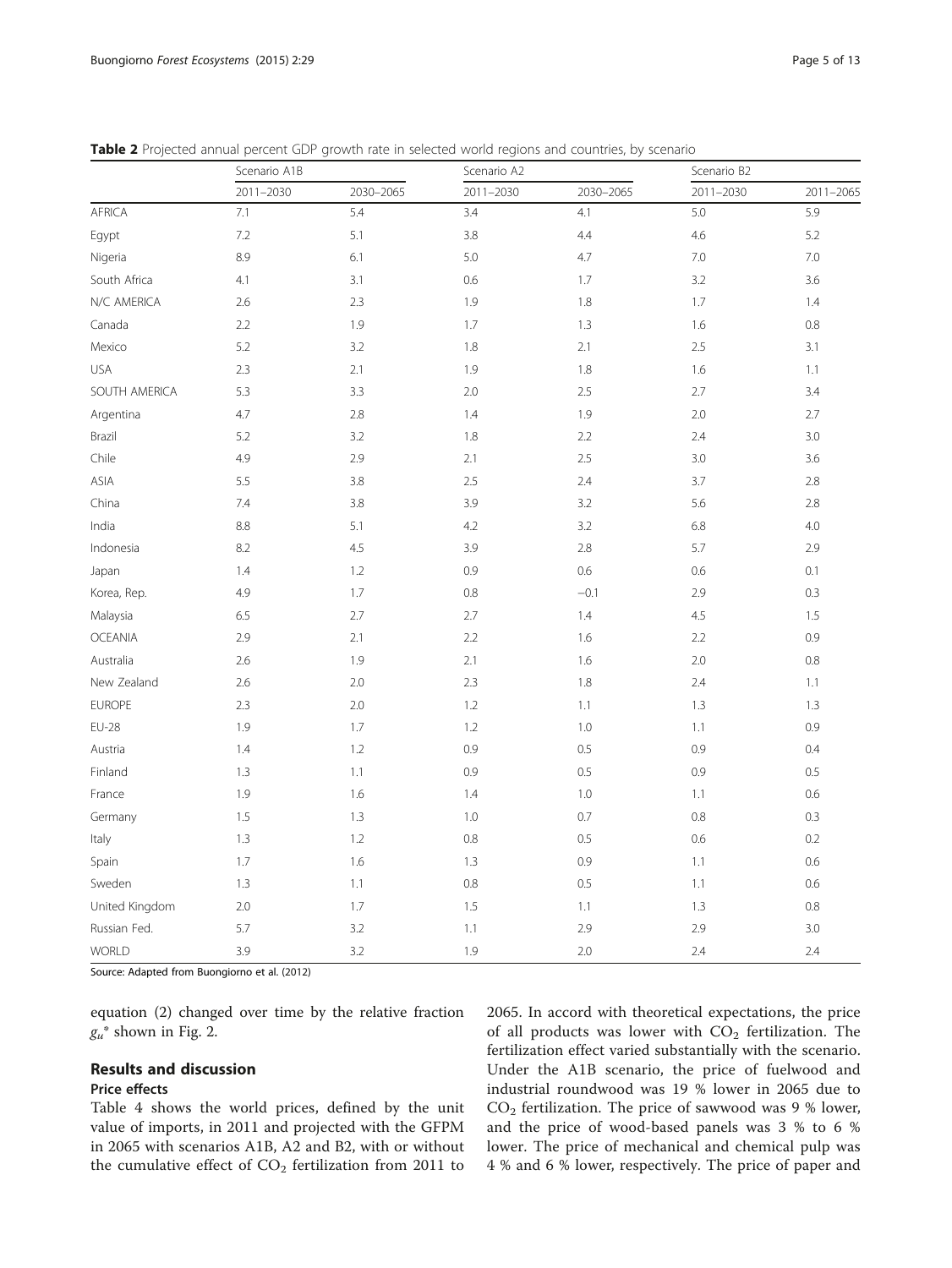<span id="page-5-0"></span>

paperboard was 3 % to 6 % lower depending on the product.

For scenario A2 the price reductions were less than for scenario A1B, and similar to the effects under scenario B2. For scenarios A2 and B2,  $CO<sub>2</sub>$  fertilization decreased the price of fuelwood in 2065 by 12 % to 13 % and the price of industrial roundwood by 9 % to 11 %. The price of sawnwood was 4 % to 5 % lower, and the price of wood-based panels was 1 % to 3 % lower. The price of wood pulp decreased by 2 % to 4 % with  $CO<sub>2</sub>$ fertilization, and the price of paper and paperboard decreased by 1 % to 3 % depending on the product.

#### Fuelwood consumption, production, and trade

In accord with the lower world prices induced by the  $CO<sub>2</sub>$ fertilization from 2011 to 2065, fuelwood consumption

**Table 3** Past and projected atmospheric  $CO<sub>2</sub>$  saturation (ppm), by IPCC scenario

|                               | <b>IPCC</b> scenario |     |                |
|-------------------------------|----------------------|-----|----------------|
| Year                          | A <sub>1</sub> B     | A2  | B <sub>2</sub> |
| 1970                          | 325                  | 325 | 325            |
| 1980                          | 337                  | 337 | 337            |
| 1990                          | 353                  | 353 | 353            |
| 2000                          | 369                  | 369 | 369            |
| 2006                          | 382                  | 382 | 380            |
| 2010                          | 391                  | 390 | 388            |
| 2020                          | 420                  | 417 | 408            |
| 2030                          | 454                  | 451 | 429            |
| 2040                          | 491                  | 490 | 453            |
| 2050                          | 532                  | 532 | 478            |
| 2060                          | 572                  | 580 | 504            |
| 2070                          | 611                  | 635 | 531            |
| $C_{\text{max}}$ , IDCC(2012) |                      |     |                |

Source: IPCC[\(2013\)](#page-12-0)

(production + imports-exports) was higher in 2065 in all regions than without fertilization, under all three scenarios. The largest effect of  $CO<sub>2</sub>$  fertilization occurred with scenario A1B, under which world consumption of fuelwood was 8 % higher in 2065, while it was 5 % to 6 % higher under scenarios A2 and B2 (Table [5](#page-6-0)). The effect on fuelwood consumption was most noticeable in developing countries, reaching 13 % in Africa under scenario A1B. The smallest relative impact was in Europe and the EU-28: 2 % with scenario A1B and 1 % with A2 and B2.

The regional effect of  $CO<sub>2</sub>$  fertilization on fuelwood production tended to mirror the effect on consumption, except for the EU-28 where production was somewhat lower than consumption with  $CO<sub>2</sub>$  fertilization under all scenarios. In that case, the movement down the supply curve due to the lower world price (Table [4\)](#page-6-0) exceeded the shift of the supply curve due to  $CO<sub>2</sub>$  fertilization from 2011 to 2065, and resulted in lower production, which together with the higher consumption suggested a deterioration of net trade.

## Industrial roundwood consumption, production, and trade

Industrial roundwood includes logs, pulpwood, and other industrial roundwood (FAO [2014](#page-12-0), p. xx). The supply of industrial roundwood is, like that of fuelwood, directly affected by the shift due to  $CO<sub>2</sub>$  fertilization. However, while the demand for fuelwood, an end product, depends ultimately only on GDP and fuelwood price, the demand for industrial roundwood is more involved. Since industrial roundwood is an input in the manufacture of sawnwood, wood-based panels, and wood pulp, its demand depends on the price of these end products, and on the price of industrial roundwood, the price of other inputs and the techniques of production.

Globally, the positive supply shift of industrial roundwood due to  $CO<sub>2</sub>$  fertilization more than matched the movement down the supply curve due to the price reduction. Consequently, the GFPM-projected world consumption and production of industrial roundwood was 2 % to 4 % higher, depending on the scenario, with the assumption of  $CO<sub>2</sub>$  fertilization than without it (Table [6\)](#page-7-0).

However, the complex derived demand for industrial roundwood, coupled with the shifts of industrial roundwood supply induced by the  $CO<sub>2</sub>$  fertilization led to varying regional effects. Consumption of industrial roundwood tended to be higher with  $CO<sub>2</sub>$  fertilization than without it, except in North/Central America and Asia. Under scenario A1B in particular, industrial roundwood consumption was 10 % lower in N/C America, while it was 19 % higher in South America and 10 % higher in Europe and the EU-28. With this scenario, production was 18 % higher in Asia in 2065,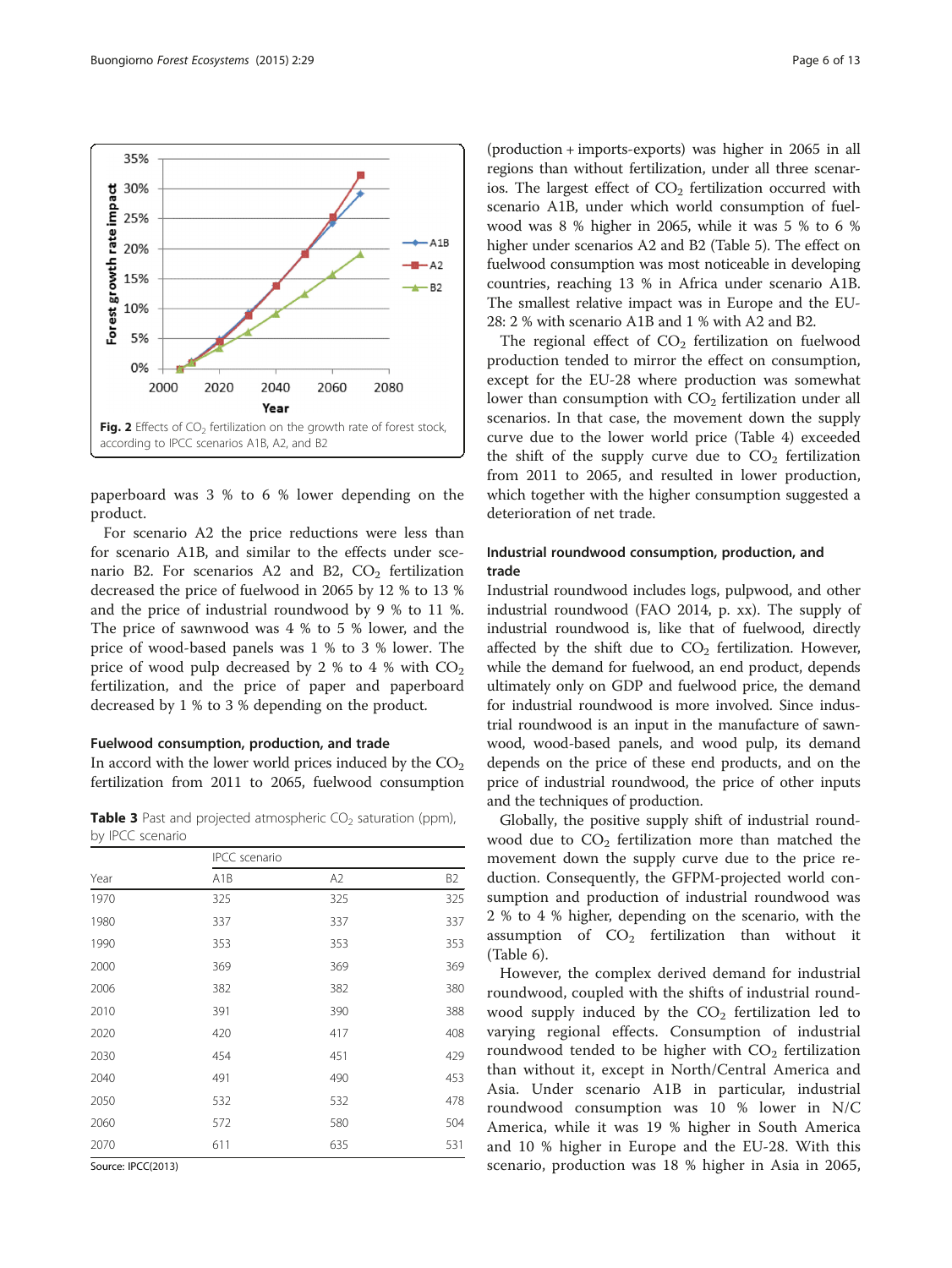|                          |                   |      | 2065, A1B |      | 2065, A2 |      | 2065, B2 |      |
|--------------------------|-------------------|------|-----------|------|----------|------|----------|------|
| Product                  | Unit              | 2011 | without   | with | without  | with | without  | with |
| Fuelwood                 | $\frac{2}{3}$ /m3 | 63   | 61        | 49   | 48       | 42   | 51       | 45   |
| Industrial roundwood     | $\mathbf{H}$      | 101  | 135       | 110  | 99       | 88   | 106      | 97   |
| Sawnwood                 | $\mathbf{H}$      | 259  | 324       | 295  | 277      | 264  | 287      | 275  |
| Veneer & plywood         | $\mathbf{H}$      | 573  | 999       | 963  | 933      | 912  | 949      | 935  |
| Particleboard            | $\mathbf{H}$      | 285  | 552       | 518  | 500      | 487  | 514      | 502  |
| Fiberboard               | $\mathbf{u}$      | 433  | 915       | 883  | 864      | 850  | 876      | 865  |
| Mechanical pulp          | $\zeta/t$         | 509  | 942       | 901  | 850      | 817  | 879      | 847  |
| Chemical pulp            | $\mathbf{H}$      | 642  | 1036      | 978  | 949      | 924  | 967      | 946  |
| Other fiber pulp         | $\mathbf{H}$      | 1309 | 3848      | 3812 | 2240     | 2243 | 2247     | 2242 |
| Waste paper              | $\mathbf{u}$      | 187  | 563       | 524  | 417      | 402  | 499      | 488  |
| Newsprint                | $\mathbf{H}$      | 632  | 774       | 731  | 651      | 635  | 705      | 687  |
| Printing & writing paper | $\mathbf{u}$      | 974  | 1128      | 1088 | 1016     | 1002 | 1063     | 1054 |
| Other paper & paperboard | $\mathbf{u}$      | 986  | 1586      | 1538 | 1452     | 1431 | 1512     | 1496 |

<span id="page-6-0"></span>Table 4 World prices of forest products in 2011 and projected in 2065 under scenarios A1B, A2 and B2, with and without CO<sub>2</sub> fertilization from 2011 to 2065

while consumption hardly changed, so that the  $CO<sub>2</sub>$ fertilization improved markedly Asia's trade balance of industrial roundwood. The regional pattern of the effects was similar for scenarios A2 and B2, but the magnitudes in both cases were much less than for scenario A1B.

#### Sawnwood and panels consumption, production, and trade

In the GFPM, sawnwood and wood-based panels (veneer and plywood, particleboard, fiberboard (FAO [2014](#page-12-0))), are end products. Their demand depends on GDP, the product price, and lagged consumption. As indicated above,

Table 5 Projected differences in fuelwood production and consumption in 2065 due to  $CO<sub>2</sub>$  fertilization from 2011 to 2065, by region and scenario

|               | Scenario A1B         |      | Scenario A2          |        |                              |        |
|---------------|----------------------|------|----------------------|--------|------------------------------|--------|
|               | $(10^3 \text{ m}^3)$ | (% ) | $(10^3 \text{ m}^3)$ | (% )   | $(10^3 \text{m}^3 \text{t})$ | (% )   |
| Production    |                      |      |                      |        |                              |        |
| Africa        | 226040               | 12.5 | 120717               | 9.6    | 165382                       | 9.8    |
| N/C America   | 6881                 | 2.8  | 2444                 | 1.2    | 3299                         | 1.5    |
| South America | 10385                | 2.7  | 2559                 | 0.9    | 5076                         | 1.6    |
| Asia          | 101055               | 5.4  | 28268                | 2.1    | 46643                        | 3.0    |
| Oceania       | 626                  | 2.9  | 173                  | 1.0    | 170                          | 1.0    |
| Europe        | 5794                 | 2.4  | 2662                 | 1.4    | 2940                         | 1.4    |
| <b>EU-28</b>  | 286                  | 0.2  | $-1596$              | $-1.3$ | $-1622$                      | $-1.3$ |
| World         | 350782               | 7.7  | 156824               | 4.8    | 223509                       | 5.6    |
| Consumption   |                      |      |                      |        |                              |        |
| Africa        | 226040               | 12.5 | 120723               | 9.6    | 165382                       | 9.8    |
| N/C America   | 7017                 | 2.8  | 2545                 | 1.3    | 3438                         | 1.6    |
| South America | 10385                | 2.7  | 2560                 | 0.9    | 5076                         | 1.6    |
| Asia          | 101038               | 5.4  | 28249                | 2.1    | 46390                        | 3.0    |
| Oceania       | 627                  | 2.9  | 173                  | 1.0    | 170                          | 1.0    |
| Europe        | 5676                 | 2.5  | 2574                 | 1.4    | 3053                         | 1.5    |
| <b>EU-28</b>  | 2976                 | 2.2  | 1432                 | 1.2    | 1568                         | 1.3    |
| World         | 350782               | 7.7  | 156824               | 4.8    | 223509                       | 5.6    |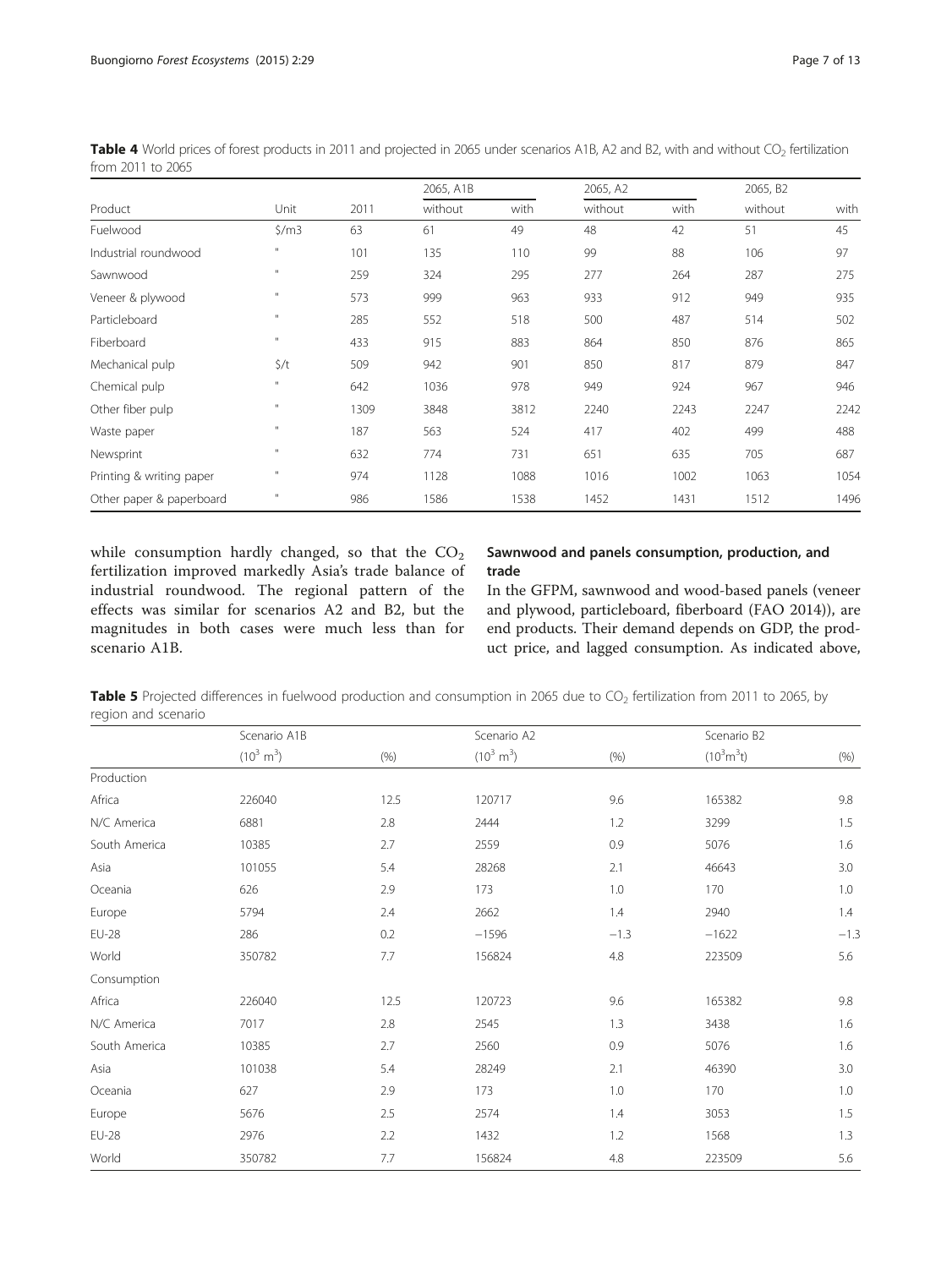|               | Scenario A1B         |         | Scenario A2          |        |                              |        |
|---------------|----------------------|---------|----------------------|--------|------------------------------|--------|
|               | $(10^3 \text{ m}^3)$ | (% )    | $(10^3 \text{ m}^3)$ | (% )   | $(10^3 \text{m}^3 \text{t})$ | (% )   |
| Production    |                      |         |                      |        |                              |        |
| Africa        | 13273                | 15.3    | 4243                 | 5.7    | 8616                         | 10.9   |
| N/C America   | $-65327$             | $-7.6$  | $-30586$             | $-4.9$ | $-52688$                     | $-7.7$ |
| South America | 14684                | 5.0     | 1960                 | 0.8    | 9435                         | 3.7    |
| Asia          | 89435                | 18.4    | 29302                | 7.0    | 33633                        | 7.7    |
| Oceania       | $-1619$              | $-2.3$  | $-908$               | $-1.7$ | $-933$                       | $-1.7$ |
| Europe        | 63229                | 6.9     | 35641                | 4.7    | 47494                        | 6.0    |
| <b>EU-28</b>  | 26916                | 4.3     | 11573                | 2.1    | 16048                        | 2.8    |
| World         | 113674               | 4.2     | 39653                | 1.8    | 45558                        | 2.0    |
| Consumption   |                      |         |                      |        |                              |        |
| Africa        | 14266                | 19.5    | 4416                 | 7.2    | 5790                         | 7.8    |
| N/C America   | $-58038$             | $-10.4$ | $-6150$              | $-1.9$ | $-14861$                     | $-4.3$ |
| South America | 59850                | 19.1    | 3505                 | 1.2    | 9556                         | 3.0    |
| Asia          | $-2504$              | $-0.3$  | $-3330$              | $-0.7$ | $-2851$                      | $-0.5$ |
| Oceania       | 1838                 | 5.5     | 723                  | 2.4    | 371                          | 1.2    |
| Europe        | 98263                | 10.0    | 40488                | 4.1    | 47553                        | 4.8    |
| <b>EU-28</b>  | 78223                | 9.6     | 21018                | 2.6    | 22946                        | 2.8    |
| World         | 113674               | 4.2     | 39653                | 1.8    | 45558                        | 2.0    |

<span id="page-7-0"></span>Table 6 Projected differences in industrial roundwood production and consumption in 2065 due to CO<sub>2</sub> fertilization from 2011 to 2065, by region and scenario

the price of all products in 2065 was lower with  $CO<sub>2</sub>$ fertilization from 2011 to 2065. Consequently, the consumption of all end products was higher (Table [7\)](#page-8-0). In particular, under scenario A1B the world consumption of wood-based panels was 1.2 % higher in 2065 with  $CO<sub>2</sub>$  fertilization, with the highest relative changes in the range of 2 % to 2.5 % in Africa and South America. The relative increases in consumption were about half that magnitude under scenarios A2 and B2.

Meanwhile, the production of sawnwood and panels varied much more across regions. For example, under scenario A1B, while production of sawnwood and panels was 21 % to 24 % in Africa and South America with  $CO<sub>2</sub>$ fertilization, it was 25 % lower in N/C America. However, the regional distribution of production varied markedly between scenarios. In particular, while the production of E-28 countries was 4 % higher with  $CO<sub>2</sub>$  fertilization under scenario A1B and their trade balance improved as a result, their production decreased slightly with scenarios A2 and B2, implying a slight worsening of net trade.

#### Wood pulp consumption production and trade

The production and consumption of wood pulp (mechanical + chemical + semi-chemical pulp (FAO [2014\)](#page-12-0) are determined by its demand and supply. Wood pulp is an input in the manufacture of paper and paperboard, so that its demand depends (negatively) on its own price, and (positively) on the price of paper and paperboard. Meanwhile, the supply of wood pulp is a positive function of the price of wood pulp and a negative function of the price of industrial roundwood (an input in making wood pulp). The  $CO<sub>2</sub>$  fertilization reduces the price of industrial roundwood, and in the process stimulates the demand for wood pulp. As shown in Table [8](#page-8-0), under scenario A1B, the world wood pulp consumption (and the matching production) in 2065 was approximately 2 % higher with the  $CO<sub>2</sub>$  fertilization than without it. The effect was approximately half that much under scenarios A2 and B2.

There was a strong difference in the effect across regions. For example, under scenario A1B, the wood pulp consumption in Europe was nearly 9 % higher with  $CO<sub>2</sub>$ fertilization, and the production was double this amount, implying an improvement in net trade. Meanwhile, production in N/C America was about 5 % lower with  $CO<sub>2</sub>$  fertilization under A1B, while consumption was unchanged, so that net trade deteriorated. The direction of the effects was similar under scenarios A2 and B2, but the magnitude was smaller.

#### Paper and paperboard consumption production and trade

The products in the paper and paperboard group: newsprint + printing and writing paper + other paper and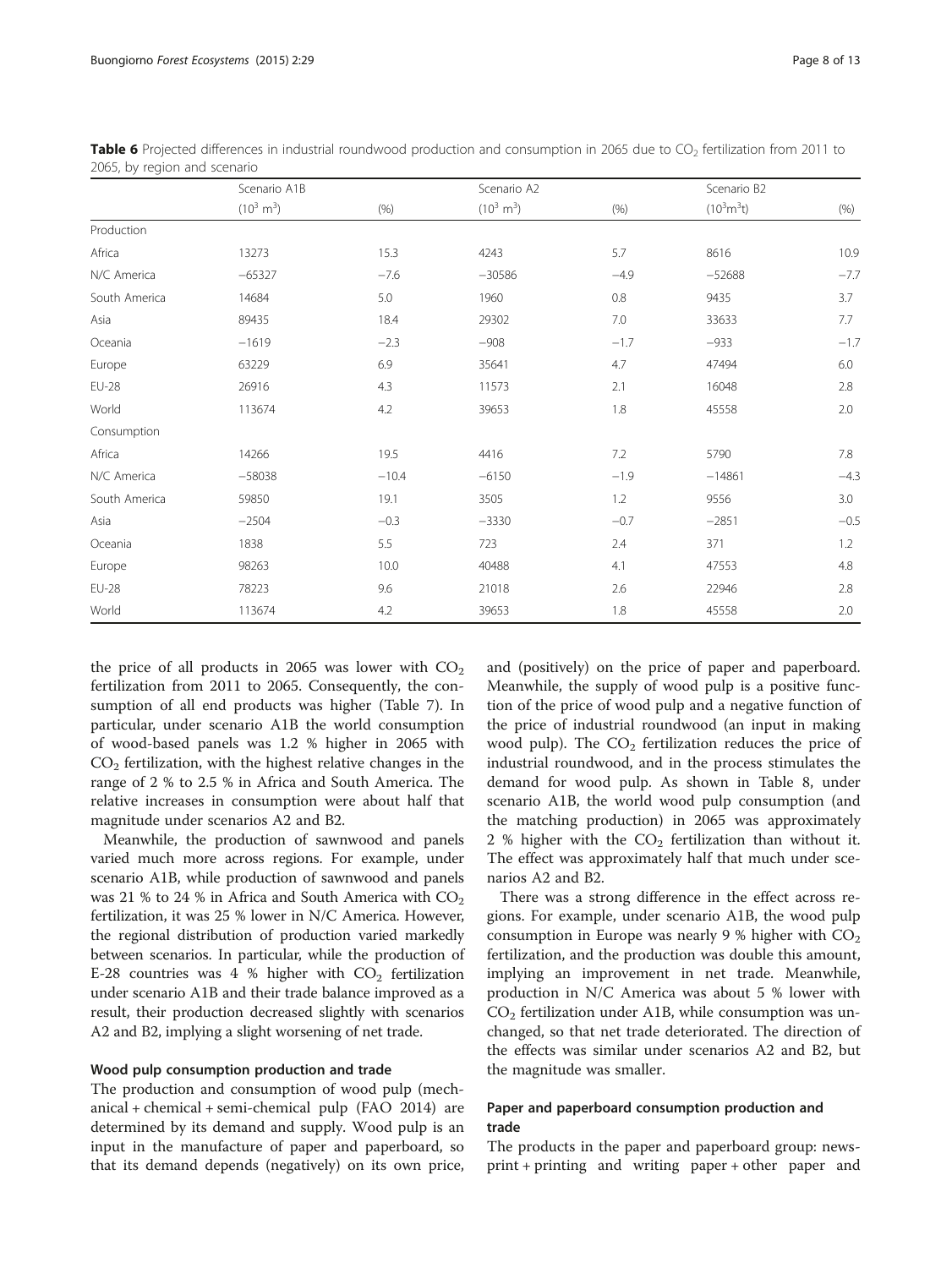|               | Scenario A1B         |         | Scenario A2          |        |                              |        |
|---------------|----------------------|---------|----------------------|--------|------------------------------|--------|
|               | $(10^3 \text{ m}^3)$ | (% )    | $(10^3 \text{ m}^3)$ | (% )   | $(10^3 \text{m}^3 \text{t})$ | (% )   |
| Production    |                      |         |                      |        |                              |        |
| Africa        | 5270                 | 21.1    | 1063                 | 5.9    | 1890                         | 7.9    |
| N/C America   | $-33242$             | $-24.6$ | 278                  | 0.4    | $-4815$                      | $-6.9$ |
| South America | 29406                | 23.9    | 1205                 | 1.0    | 3836                         | 2.9    |
| Asia          | $-15345$             | $-2.7$  | $-6718$              | $-2.0$ | $-6952$                      | $-1.8$ |
| Oceania       | 359                  | 3.4     | 332                  | 3.6    | 114                          | 1.3    |
| Europe        | 30584                | 5.6     | 9805                 | 1.9    | 13121                        | 2.5    |
| <b>EU-28</b>  | 19050                | 4.0     | $-1702$              | $-0.4$ | $-99$                        | 0.0    |
| World         | 17033                | 1.2     | 5965                 | 0.6    | 7193                         | 0.6    |
| Consumption   |                      |         |                      |        |                              |        |
| Africa        | 1180                 | 2.3     | 464                  | 1.3    | 718                          | 1.6    |
| N/C America   | 2429                 | 1.1     | 957                  | 0.5    | 765                          | 0.4    |
| South America | 1881                 | 2.0     | 442                  | 0.7    | 854                          | 1.1    |
| Asia          | 8014                 | 1.1     | 2790                 | 0.5    | 3446                         | 0.6    |
| Oceania       | 175                  | 1.0     | 74                   | 0.5    | 59                           | 0.4    |
| Europe        | 3355                 | 1.2     | 1239                 | 0.5    | 1353                         | 0.6    |
| <b>EU-28</b>  | 2428                 | 1.2     | 970                  | 0.6    | 1053                         | 0.6    |
| World         | 17033                | 1.2     | 5966                 | 0.6    | 7194                         | 0.6    |

<span id="page-8-0"></span>Table 7 Projected differences in sawnwood and wood-based panels production and consumption in 2065 due to  $CO<sub>2</sub>$  fertilization from 2011 to 2065, by region and scenario

Table 8 Projected differences in wood pulp production and consumption in 2065 due to  $CO_2$  fertilization from 2011 to 2065, by region and scenario

|               | Scenario A1B |         | Scenario A2    |        |            |        |
|---------------|--------------|---------|----------------|--------|------------|--------|
|               | $(10^3 t)$   | (% )    | $(10^3 t)$     | (% )   | $(10^3 t)$ | (% )   |
| Production    |              |         |                |        |            |        |
| Africa        | 391          | 9.2     | 136            | 4.7    | 177        | 4.3    |
| N/C America   | $-7545$      | $-4.9$  | $-3085$        | $-3.5$ | $-3928$    | $-3.9$ |
| South America | $-299$       | $-1.7$  | 163            | 1.6    | 240        | 2.0    |
| Asia          | 1379         | 4.1     | 274            | 1.3    | 421        | 1.8    |
| Oceania       | 20           | 0.6     | 31             | 1.1    | 34         | 1.3    |
| Europe        | 11016        | 19.2    | 4016           | 8.0    | 4459       | 8.2    |
| <b>EU-28</b>  | 11306        | 28.8    | 4511           | 11.6   | 4502       | 11.1   |
| World         | 4961         | 1.8     | 1534           | 0.9    | 1401       | 0.7    |
| Consumption   |              |         |                |        |            |        |
| Africa        | 231          | 4.8     | 44             | 1.6    | 17         | 0.4    |
| N/C America   | $-15$        | 0.0     | 193            | 0.4    | 30         | 0.1    |
| South America | $-635$       | $-3.4$  | $-25$          | $-0.2$ | 17         | 0.1    |
| Asia          | 182          | 0.2     | $-180$         | $-0.3$ | $-217$     | $-0.3$ |
| Oceania       | 21           | 0.6     | $\overline{2}$ | 0.1    | 19         | 0.7    |
| Europe        | 5177         | $8.8\,$ | 1500           | 3.4    | 1536       | 3.1    |
| <b>EU-28</b>  | 4758         | 10.8    | 1512           | 4.2    | 1478       | 3.8    |
| World         | 4962         | 1.8     | 1534           | 0.9    | 1401       | 0.7    |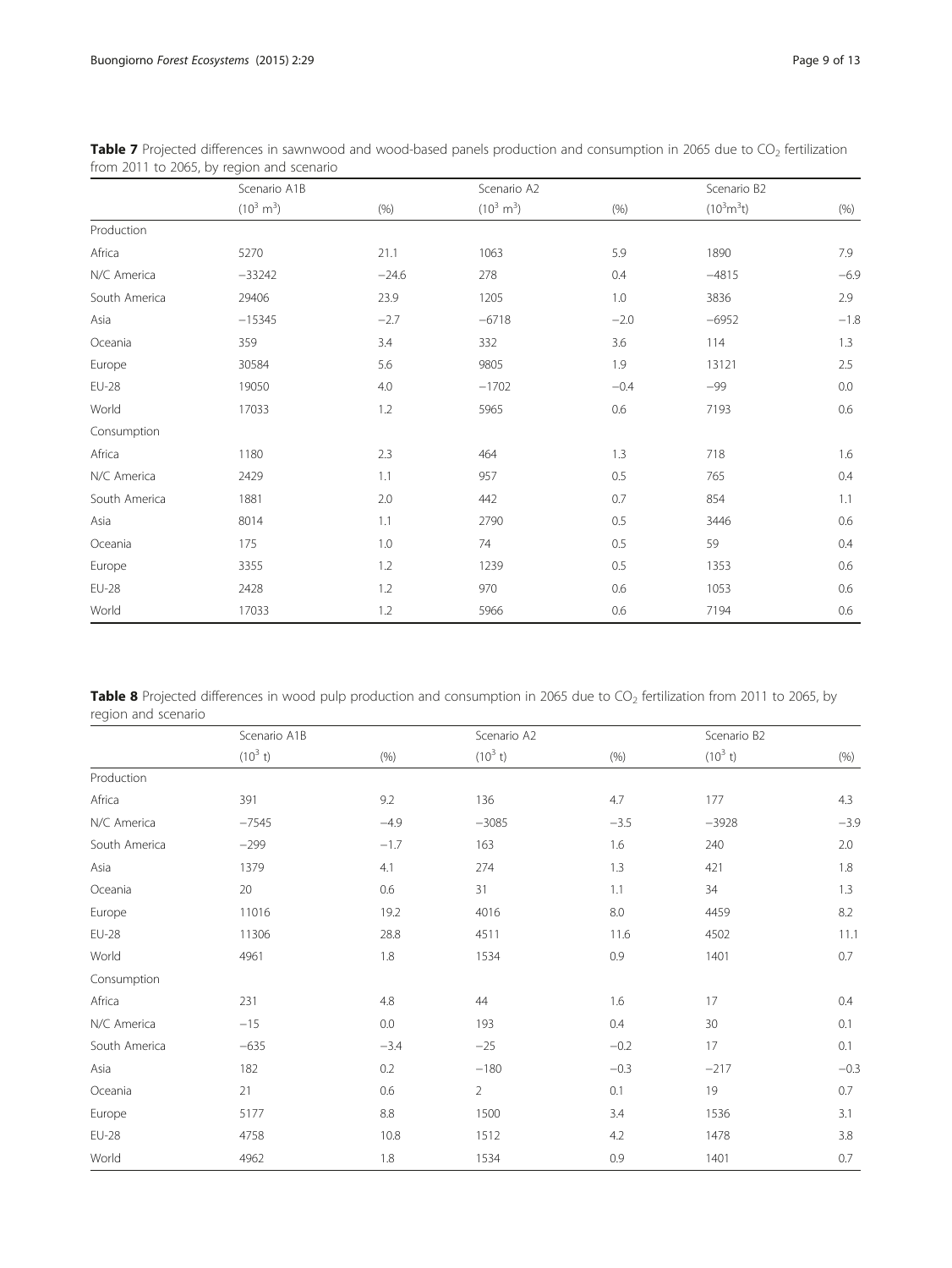paperboard (FAO [2014\)](#page-12-0) are treated as end products in the GFPM. As for fuelwood, and sawnwood and woodbased panels the national demand is a function of GDP, price, and lagged consumption. Consequently,  $CO<sub>2</sub>$ fertilization influences paper and paperboard consumption through the price effect only. As the relative price reduction induced by  $CO<sub>2</sub>$  fertilization was smallest for paper and paper and paperboard, the effects on consumption were correspondingly small (Table 9). The largest effects, under scenario A1B implied only a 0.5 % to 0.8 % higher consumption depending on the region. Under the other two scenarios, consumption was practically the same with or without  $CO<sub>2</sub>$  fertilization.

There were however larger regional impacts on production due to the differences in production cost brought about by the different regional shifts of industrial roundwood supply. In particular, under scenario A1B, paper and paperboard production was nearly 4 % lower in South America with  $CO<sub>2</sub>$  fertilization than without it, implying a deterioration of net trade, while in Europe, production was nearly 3 % higher, with a corresponding increase of net trade.

#### Value added in forest industries

For the purpose of this paper, value added is defined as the value of the total output of forest industries (sawnwood, wood-based panels, wood pulp, paper and paperboard)

minus the cost of the wood and fiber input used by the industries (industrial roundwood, wood pulp, other fiber pulp, and waste paper). The effects of the  $CO<sub>2</sub>$  fertilization from 2011 to 2065 on the input cost, value of the output and the resulting value added are summarized in Table [10](#page-10-0) by region and scenario. The largest impacts occurred under scenario A1B according to which the  $CO<sub>2</sub>$  fertilization decreased the cost of the world industry inputs in 2065 by nearly  $$ 94x10<sup>9</sup>$  or 7 %. The reduction in input cost occurred in all regions, and was largest in Asia (-\$42 x10<sup>9</sup>). Although the quantity of inputs, for example of industrial roundwood, increased in several regions (Table [6](#page-7-0)), their lower world prices (Table [4](#page-6-0)) still led to a reduction in total input cost.

The value of the industries outputs was also lower in several regions (Table [10\)](#page-10-0) as the higher consumption of end products (e.g. sawnwood and panels) did not compensate for the reduced prices. Under scenario A1B, output value in 2065 was nearly 8 % lower in N/C America with  $CO<sub>2</sub>$  fertilization, and nearly 4 % lower in Asia. At world level, the reduction in output value came close to the reduction in input cost, leaving only a modest increase of value added  $($7.6x10^9$$ , or less than 1 %). The effects were similar in direction for scenarios A2 and B2, but smaller in magnitude so that at world level the  $CO<sub>2</sub>$  fertilization had hardly an impact on value added, although the regional differences were more substantial.

Table 9 Projected differences in paper and paperboard production and consumption in 2065 due to CO<sub>2</sub> fertilization from 2011 to 2065, by region and scenario

|               | Scenario A1B<br>Scenario A2 |        |                | Scenario B2 |            |         |
|---------------|-----------------------------|--------|----------------|-------------|------------|---------|
|               | $(10^3 t)$                  | (% )   | $(10^3 t)$     | (% )        | $(10^3 t)$ | (% )    |
| Production    |                             |        |                |             |            |         |
| Africa        | 194                         | 1.2    | 123            | 1.3         | 8          | 0.1     |
| N/C America   | $-270$                      | $-0.1$ | 341            | 0.3         | 60         | 0.0     |
| South America | $-1682$                     | $-3.8$ | $-84$          | $-0.3$      | 14         | $0.0\,$ |
| Asia          | 3118                        | 0.5    | $-536$         | $-0.1$      | $-985$     | $-0.2$  |
| Oceania       | 42                          | 0.5    | $\overline{7}$ | 0.1         | 30         | $0.5\,$ |
| Europe        | 5740                        | 2.8    | 1735           | 1.0         | 2164       | 1.2     |
| <b>EU-28</b>  | 5370                        | 3.0    | 1826           | 1.2         | 2173       | 1.4     |
| World         | 7143                        | 0.7    | 1586           | 0.2         | 1291       | 0.2     |
| Consumption   |                             |        |                |             |            |         |
| Africa        | 266                         | 0.8    | 46             | 0.2         | 65         | 0.2     |
| N/C America   | 831                         | 0.5    | 319            | 0.2         | 205        | 0.2     |
| South America | 229                         | 0.5    | 43             | 0.1         | 76         | 0.2     |
| Asia          | 4884                        | 0.8    | 882            | 0.2         | 675        | 0.1     |
| Oceania       | 49                          | 0.6    | 19             | 0.3         | 12         | 0.2     |
| Europe        | 882                         | 0.5    | 277            | 0.2         | 258        | 0.2     |
| <b>EU-28</b>  | 718                         | 0.5    | 232            | 0.2         | 223        | 0.2     |
| World         | 7142                        | 0.7    | 1586           | 0.2         | 1291       | 0.2     |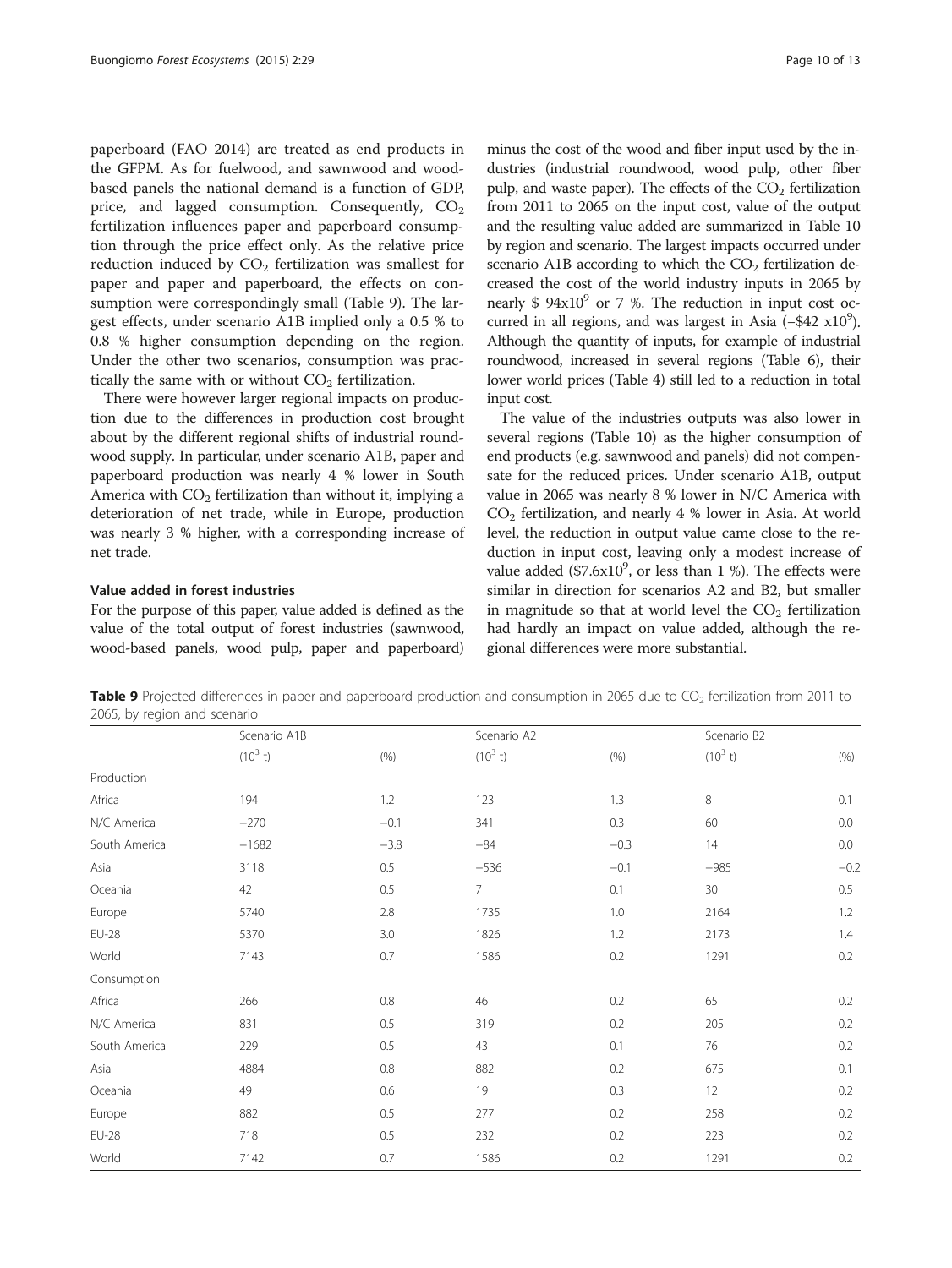|               | Scenario A1B               |         | Scenario A2                |        |                            | Scenario B2 |  |
|---------------|----------------------------|---------|----------------------------|--------|----------------------------|-------------|--|
|               | $(10^6 \text{ } \text{S})$ | (% )    | $(10^6 \text{ } \text{S})$ | (% )   | $(10^6 \text{ } \text{S})$ | $(\% )$     |  |
| Input cost    |                            |         |                            |        |                            |             |  |
| Africa        | $-407$                     | $-1.8$  | $-280$                     | $-2.3$ | $-414$                     | $-2.3$      |  |
| N/C America   | $-29185$                   | $-12.9$ | $-5853$                    | $-5.5$ | $-6632$                    | $-5.1$      |  |
| South America | $-4483$                    | $-5.6$  | $-3476$                    | $-7.2$ | $-2493$                    | $-4.2$      |  |
| Asia          | $-41990$                   | $-6.4$  | $-12017$                   | $-3.8$ | $-11212$                   | $-3.1$      |  |
| Oceania       | $-926$                     | $-8.5$  | $-380$                     | $-5.0$ | $-339$                     | $-4.4$      |  |
| Europe        | $-16533$                   | $-6.0$  | $-8339$                    | $-4.4$ | $-5037$                    | $-2.3$      |  |
| <b>EU-28</b>  | $-13738$                   | $-5.9$  | $-7769$                    | $-4.8$ | $-5394$                    | $-3.0$      |  |
| World         | $-93524$                   | $-7.3$  | $-30343$                   | $-4.5$ | $-26127$                   | $-3.3$      |  |
| Output value  |                            |         |                            |        |                            |             |  |
| Africa        | 853                        | 2.3     | 79                         | 0.4    | 396                        | 1.2         |  |
| N/C America   | $-41032$                   | $-7.8$  | $-8293$                    | $-3.0$ | $-11767$                   | $-3.6$      |  |
| South America | 2790                       | 1.9     | $-1746$                    | $-1.7$ | 533                        | 0.4         |  |
| Asia          | $-48040$                   | $-3.7$  | $-16356$                   | $-2.1$ | $-14277$                   | $-1.6$      |  |
| Oceania       | $-716$                     | $-3.2$  | $-211$                     | $-1.2$ | $-138$                     | $-0.8$      |  |
| Europe        | 243                        | 0.0     | $-1690$                    | $-0.4$ | 1469                       | 0.3         |  |
| <b>EU-28</b>  | 217                        | 0.0     | $-1965$                    | $-0.5$ | 1178                       | 0.3         |  |
| World         | $-85901$                   | $-3.2$  | $-28217$                   | $-1.7$ | $-23784$                   | $-1.3$      |  |
| Value added   |                            |         |                            |        |                            |             |  |
| Africa        | 1260                       | 8.8     | 359                        | 4.1    | 809                        | 5.7         |  |
| N/C America   | $-11846$                   | $-4.0$  | $-2440$                    | $-1.4$ | $-5135$                    | $-2.6$      |  |
| South America | 7273                       | 10.4    | 1730                       | 3.1    | 3026                       | 4.9         |  |
| Asia          | $-6050$                    | $-0.9$  | $-4339$                    | $-0.9$ | $-3064$                    | $-0.6$      |  |
| Oceania       | 210                        | 1.9     | 169                        | 1.7    | 202                        | 2.3         |  |
| Europe        | 16775                      | 5.3     | 6649                       | 2.5    | 6506                       | 2.3         |  |
| <b>EU-28</b>  | 13955                      | 5.2     | 5804                       | 2.4    | 6571                       | 2.6         |  |
| World         | 7623                       | 0.6     | 2126                       | 0.2    | 2344                       | 0.2         |  |

<span id="page-10-0"></span>Table 10 Projected differences in wood and fiber input cost, output value and value added in forest industries in 2065 due to CO<sub>2</sub> fertilization from 2011 to 2065, by region and scenario

#### Forest stock

 $CO<sub>2</sub>$  fertilization tended to increase the forest stock, but as observed above a rise in stock shifted the wood supply to the right, increasing wood harvest and thus decreasing the forest stock. These opposite tendencies were further affected by the price decrease induced by the increase in wood supply, which stimulated the demand for wood products and thus the derived demand for wood input and the attendant harvest. Table [11](#page-11-0) summarizes the results of the GFPM simulation of these complex interactions for the forest stock in different regions and for the three scenarios.

For all scenarios and regions the growing stock was higher in 2065 with  $CO<sub>2</sub>$  fertilization than without it. Thus, the added growth due to  $CO<sub>2</sub>$  fertilization more than compensated for the cumulative effects of the increased fuelwood and industrial roundwood harvests observed above. The largest effects of the  $CO<sub>2</sub>$ fertilization on the level of forest stock in 2065were under scenario A1B. This was in part due to the high level of atmospheric  $[CO_2]$  and also to the rise in forest area, and thus young growing forests, induced by the higher GDP per capita growth assumed in scenario A1B. For this scenario, the forest stock was 20 % higher in 2065 with  $CO<sub>2</sub>$  fertilization than without it. The largest relative impacts were in Africa and Asia. Under scenarios A2 and B2 the effect of  $CO<sub>2</sub>$  fertilization were similar, globally (9 % to 10 %) and by region, with the largest relative impact still in Africa.

### Conclusions

The objective of this paper was to explore the long-term, ceteris-paribus effects of a potential  $CO<sub>2</sub>$  fertilization on the global forest sector. Based on the findings of Norby et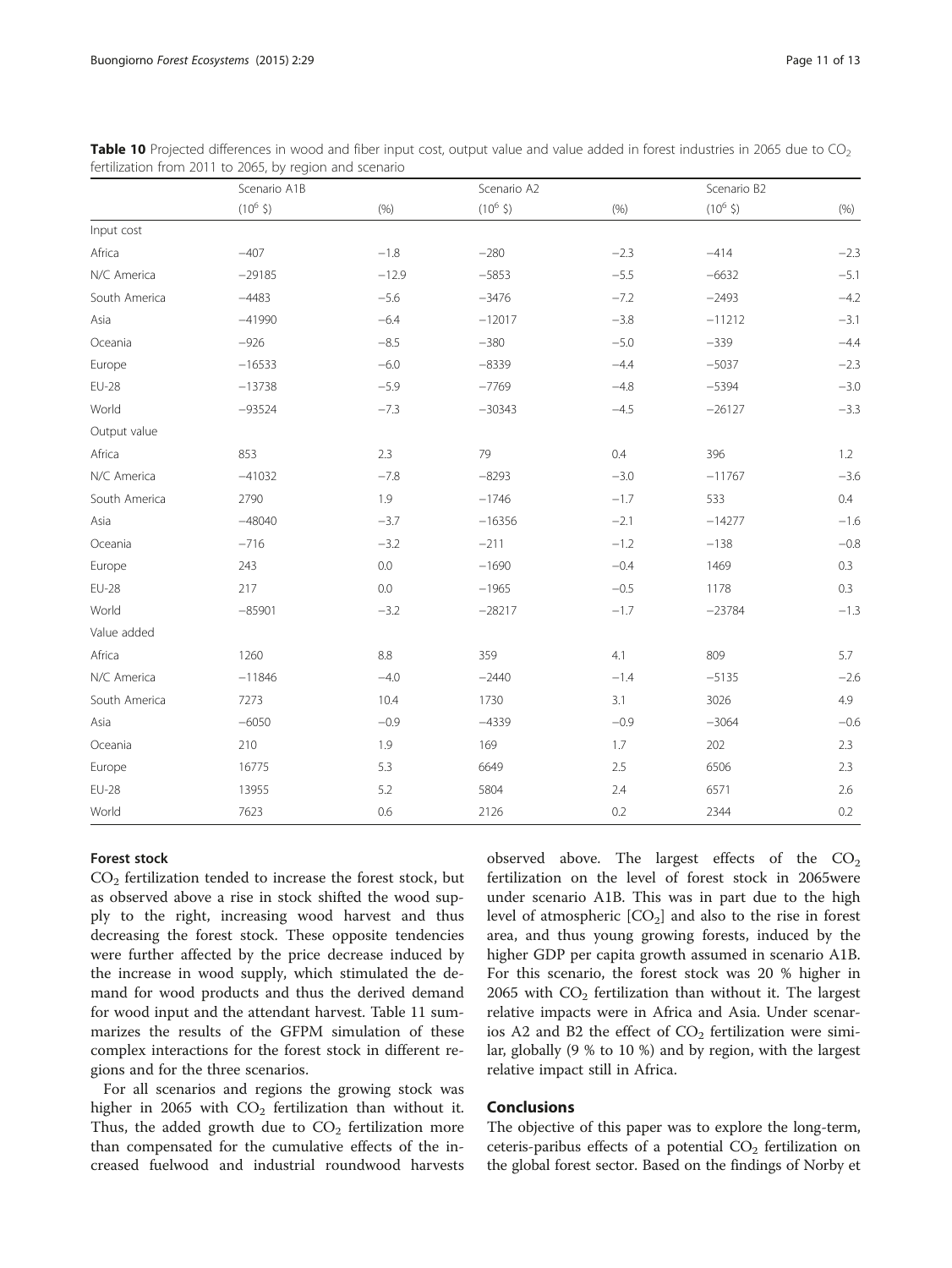|               | Scenario A1B         |      | Scenario A2          |      | Scenario B2          |      |
|---------------|----------------------|------|----------------------|------|----------------------|------|
|               | $(10^6 \text{ m}^3)$ | (% ) | $(10^6 \text{ m}^3)$ | (% ) | $(10^6 \text{ m}^3)$ | (% ) |
| Africa        | 26212                | 34 % | 13527                | 19 % | 16089                | 21 % |
| N/C America   | 11414                | 11 % | 6003                 | 5 %  | 3233                 | 3 %  |
| South America | 30998                | 19 % | 9051                 | 6 %  | 16872                | 10 % |
| Asia          | 20304                | 27 % | 9977                 | 10 % | 9238                 | 10 % |
| Oceania       | 1953                 | 14 % | 850                  | 6 %  | 715                  | 5 %  |
| Europe        | 25818                | 19 % | 15689                | 11 % | 15537                | 11 % |
| <b>EU-28</b>  | 4972                 | 14 % | 3120                 | 7 %  | 2857                 | 7 %  |
| World         | 116698               | 20 % | 55097                | 9 %  | 61685                | 10 % |

<span id="page-11-0"></span>Table 11 Projected differences in growing stock in 2065 due to CO<sub>2</sub> fertilization from 2011 to 2065, by region and scenario

al. [\(2005\)](#page-12-0) about forest response to elevated  $CO<sub>2</sub>$  concentration it was assumed that the effect of  $CO<sub>2</sub>$  fertilization on forest growth would be conserved across a broad range of productivity, with an average stimulation of 23 % for a 180 ppm increase of atmospheric  $[CO<sub>2</sub>]$ .

This increased productivity was applied to national forest growth rates in the Global Forest Products Model in proportion to the rising levels of  $[CO<sub>2</sub>]$  projected by the International Panel for Climate Change scenarios A1B, A2, and B2. In addition to different  $[CO<sub>2</sub>]$  levels the three scenarios projected different growth rates of gross domestic product and population, which influence the future demand for forest products, and the evolution of forest area. Projections of the forest area and forest stock, and of the production, consumption, prices, and trade of different products (ranging from fuelwood to paper and paperboard) were obtained with the GFPM for each scenario, with and without the assumption of CO2 fertilization beginning in 2011 and up to 2065.

The results suggested that  $CO<sub>2</sub>$  fertilization would raise the level of the world forest stock by 9 to 10 % for scenarios A2 and B2 and by 20 % for scenario A1B. The change in forest stock was in part counteracted by the stimulation of the wood supply which resulted in lower wood prices and increased wood harvest. The lower wood prices in turn led to lower prices of end products and increased global consumption. However, production decreased in some regions due to the relative competitive advantages and to the varying regional effects of  $CO<sub>2</sub>$  fertilization.

These findings rely on strong assumptions; in particular that  $CO<sub>2</sub>$  fertilization can be summarized over very different forest types by the simple number suggested in Norby et al. [\(2005\)](#page-12-0). Although the homogeneity of response that they observed is striking, and over a wide range of sites, they all are within the temperate zone. It is uncertain that they can be applied to other ecological zones. Hickler et al. ([2008\)](#page-12-0) use a dynamic vegetation model which does reproduce the data of Norby et al. ([2005\)](#page-12-0), and conclude that the data "might also be representative of forests globally". But,

they also suggest that the NPP enhancement due to  $CO<sub>2</sub>$ fertilization may be much larger in tropical than boreal forests.

A review of several studies by the Center for the Study of Carbon Dioxide and Global Change [\(2014](#page-12-0)) does conclude that " $CO<sub>2</sub>$  fertilization effects strongly increased recent Net Primary Production trends in regional totals". But, much work is still needed to quantify this effect apart from or in conjunction with changes in temperature and precipitation (Zickfeld et al. [2012](#page-12-0)). In addition, the methods used in this study require good estimates of current forest growth rates in different countries. This will mean further improvement of the global forest inventory and harvest statistics, which are currently subject to substantial errors due to infrequent and unequal sampling, and differences in definitions and classifications (FAO [2010](#page-12-0)).

Keeping these caveats in mind, the present study showed that the impact of  $CO<sub>2</sub>$  fertilization would depend very much on the economic and demographic context in which it occurred, but in all cases the impact on the global value added in the forest sector would be modest. On the other hand,  $CO<sub>2</sub>$  forest fertilization per se might have substantial effects on the long-term level of forest stock, and less on the harvest. There would thus be a net positive effect of  $CO<sub>2</sub>$  fertilization on the amount of carbon stored in forests, a clearly beneficial effect for overall climate change.

#### Competing interests

The author declares that he has no competing interests.

#### Author's information

Professor Emeritus, University of Wisconsin-Madison, USA, and Foreign Member, French Academy of Agriculture, Paris, France.

#### Acknowledgments

The research leading to this paper was supported in part by a joint venture agreement with the USDA Forest Service Southern Research Station in cooperation with project leader Jeff Prestemon.

Received: 30 June 2015 Accepted: 14 October 2015 Published online: 26 October 2015